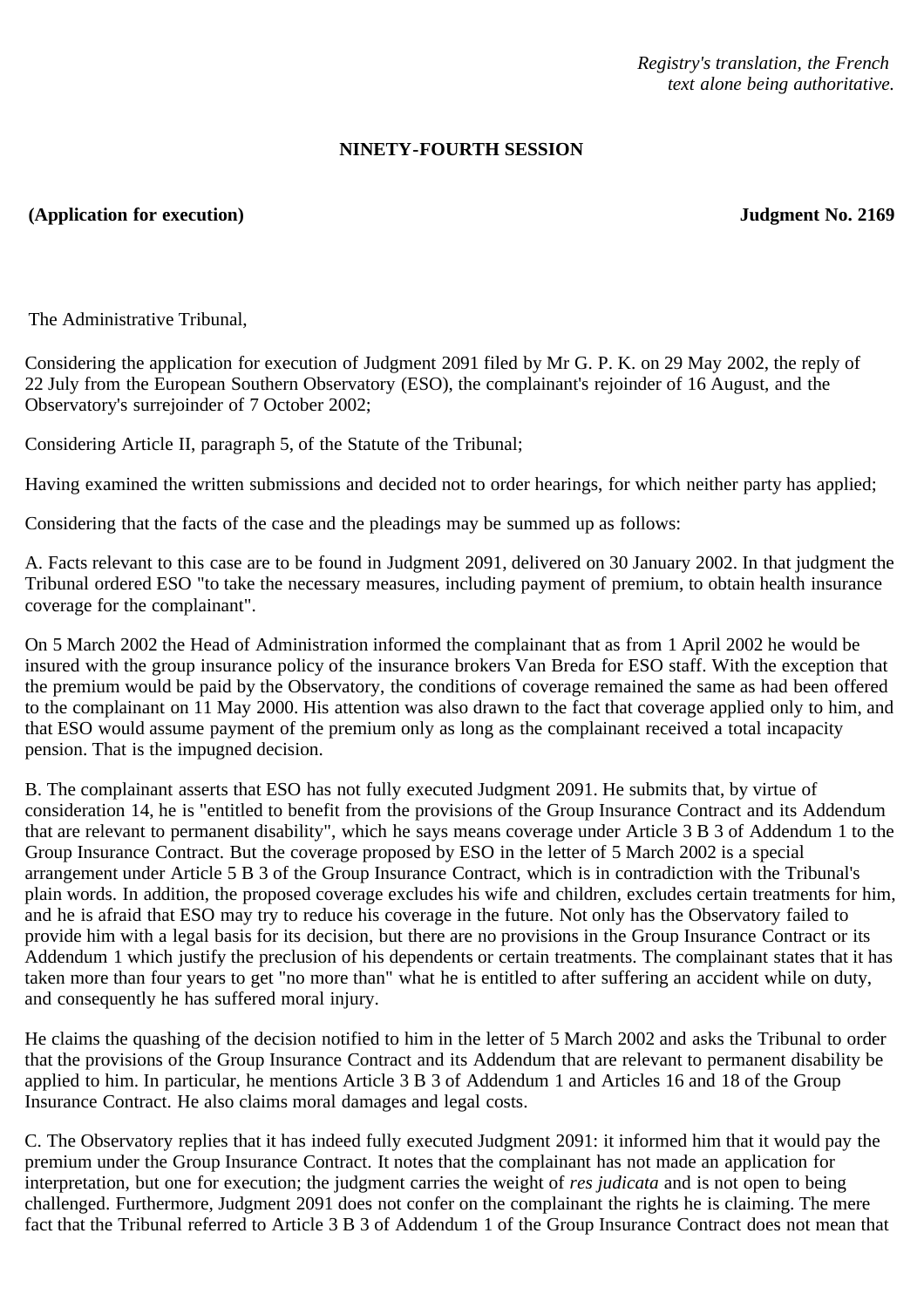its ruling can be understood as ordering ESO to grant the full benefit of this proviso.

D. In his rejoinder the complainant notes that the Observatory did not contest the moral injury that he has suffered as a result of the impugned decision. He presses his other pleas.

E. In its surrejoinder ESO submits that the complainant has wrongly presumed that it did not contest the existence of moral injury suffered by him. On the contrary, it contends that it has properly executed the judgment, thus, the complainant has suffered no injury. In his submissions to the Tribunal leading to Judgment 2091, the complainant did not explicitly ask for the insurance coverage that he is now requesting, but only for "free health insurance". Judgment 2091 did not order ESO to apply the provisions of the Group Insurance Contract and Article 3 B 3 of its Addendum, and in the letter of 5 March 2002 it told him that it would assume payment of his insurance premiums.

### CONSIDERATIONS

1. In Judgment 2091 the Tribunal ordered ESO to take all necessary measures, including payment of the premium, to ensure that the complainant - a former staff member who had an accident while on duty in October 1997 and whose contract was not renewed after 30 April 1998 - would obtain health insurance coverage. The dispute on which the Tribunal ruled concerned the execution of a Settlement agreement signed on 19 April 2000 by the CERN Pension Fund, ESO and the complainant. Under the terms of that agreement ESO would replace the reason for the non-renewal of the complainant's contract with "dismissal owing to disability" with effect from 1 May 1998, and the CERN Pension Fund would pay the complainant retroactively, as from 1 December 1999, "a total incapacity pension following chapter II, section 3, of the Rules of the CERN Pension Fund". By that agreement, ESO undertook to take "the necessary measures" to enable the complainant to be insured by the Observatory's health insurance company, Van Breda. Following the Settlement, ESO contacted Van Breda, which agreed to a special arrangement to insure the complainant, subject to the payment of a premium equal to 10.8 per cent of his final monthly base salary, but refused to exempt him from payment of that premium on the grounds that he was not insured under the ESO's Group Insurance Contract on the date when his pension took effect. The complainant having filed a complaint to compel ESO to provide him and his family with continuous insurance coverage free of charge, the Tribunal decided, in the above-mentioned judgment, to allow his complaint: the complainant should be considered as having been dismissed because of his disability, and the provisions of Article 3 B 3 of Addendum 1 of the Group Insurance Contract, which stipulate that persons receiving a permanent disability pension benefit from a waiver of premiums, should apply to him.

2. On 5 March 2002 the complainant received a letter from the ESO's Head of Administration informing him that he would be covered by the ESO's group insurance policy with effect from 1 April 2002 and that the premium would be paid by the Observatory, but that the coverage would remain as defined in the letter of 11 May 2000, in which he was offered a special arrangement under Article 5 B 3 of the Group Insurance Contract. That letter stipulated, inter alia, that certain medical expenses, such as dental prosthesis, glasses and health cures, were excluded. In addition, the letter of 5 March 2002 stated that the coverage applied only to the complainant and not to his family.

3. The complainant considers that the Observatory has not properly executed Judgment 2091; he has filed an application for execution and claims damages for the injury he has suffered.

4. In its reply to the application for execution, the Observatory submits that the dispute ruled on by the Tribunal concerned only the exemption from paying premiums and not the extent of the insurance coverage granted to the complainant. It argues that the Tribunal did not intend to grant the complainant the benefit of all the provisions of Article 3 B 3 of Addendum 1, and that, in rejecting the complainant's remaining claims, it rejected *ipso facto* his claims concerning the extension of health insurance coverage to his family. The Observatory considers that it has fully complied with the decision of the Tribunal, which ordered ESO to take the necessary measures to ensure that the complainant himself would obtain health insurance without having to pay a premium and rejected his other claims.

5. The Tribunal cannot endorse that point of view: Judgment 2091 clearly indicated that the complainant must be considered as having been dismissed because of his disability and that, since he is entitled to a permanent disability pension, he "is entitled to benefit from the provisions of the Group Insurance Contract and its Addendum that are